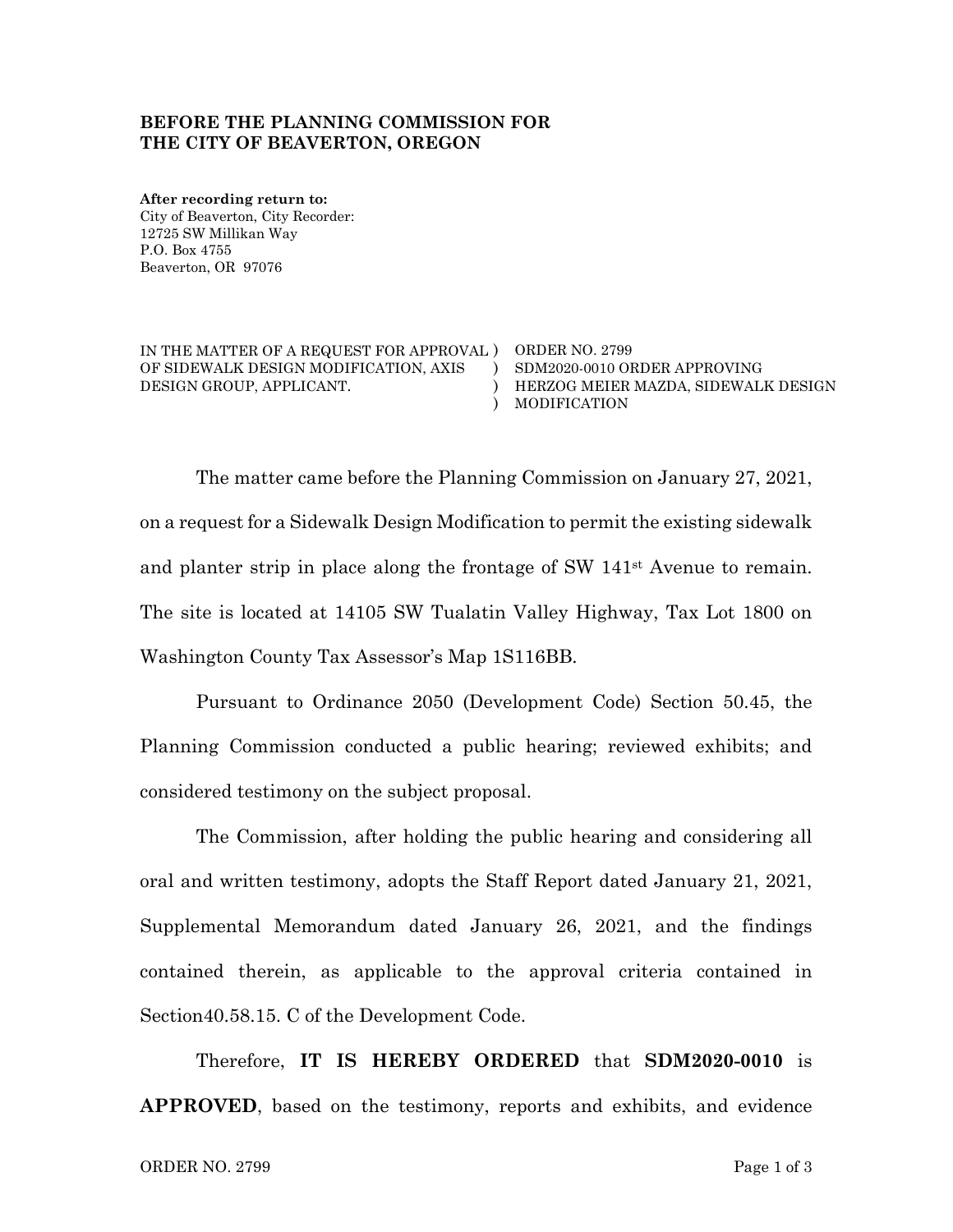presented during the public hearing on the matter and based on the facts, findings, and conclusions found in the Staff Report dated January 21, 2021, Supplemental Memorandum dated January 26, 2021, and the findings contained therein, subject to the conditions of approval as follows:

## **A. General Conditions:**

1. Ensure that the associated application DR2020-0113 has been approved and is consistent with the submitted plans, or as modified by the decision-making authority. (Planning/SR)

Motion **CARRIED**, by the following vote:

**AYES:** Winter, Overhage, McCann, Nye, Overhage, Saldanha, Teater **NAYS:** None. **ABSTAIN:** None. **ABSENT:** None.

Dated this  $\frac{3rd}{1}$  day of February 2021.

To appeal the decision of the Planning Commission, as articulated in Land Use Order No. 2799 an appeal must be filed on an Appeal form provided by the Director at the City of Beaverton Community Development Department's office by no later than 4:30 p.m. on \_\_\_\_\_\_\_\_\_\_\_\_\_\_\_\_\_\_\_\_\_\_\_\_\_\_\_\_\_\_\_\_\_\_\_\_\_\_\_\_\_\_\_\_\_\_\_\_, 2021. Monday, February 15th